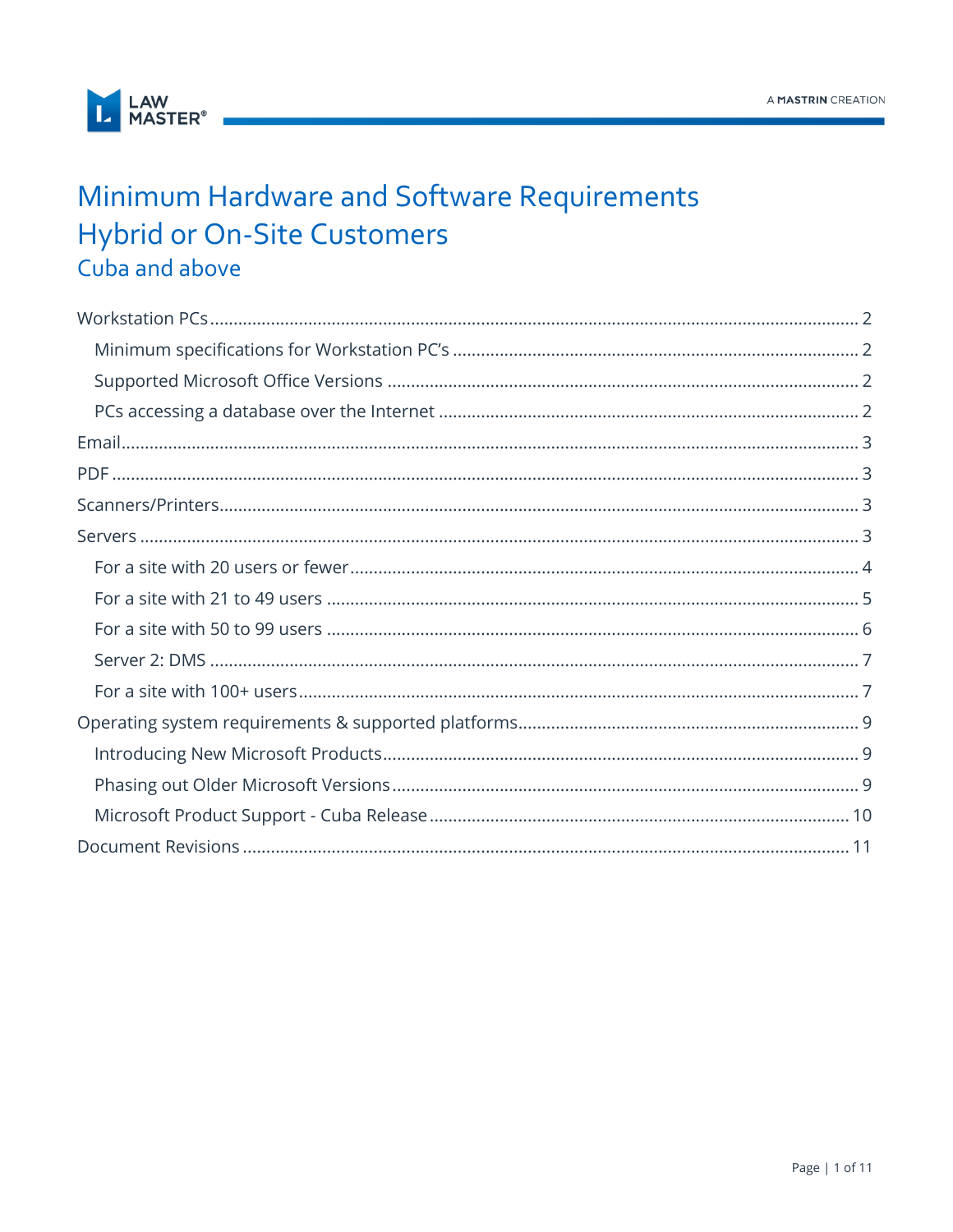

### <span id="page-1-0"></span>Workstation PCs

### <span id="page-1-1"></span>Minimum specifications for Workstation PC's

| <b>Hardware</b> |                                                                             |  |  |  |
|-----------------|-----------------------------------------------------------------------------|--|--|--|
| <b>RAM</b>      | 8GB                                                                         |  |  |  |
| <b>HDD</b>      | 10 <sub>GB</sub>                                                            |  |  |  |
| <b>SCREEN</b>   | Screen resolution of (Full HD) 1920 x 1080 or higher is recommended, with a |  |  |  |
|                 | colour setting of 32 bit or higher.                                         |  |  |  |
|                 | The minimum screen size needed to use the application is XGA (1024 x 768).  |  |  |  |
|                 | <b>Software /Configuration</b>                                              |  |  |  |
|                 | Regional and Language settings:                                             |  |  |  |
|                 | • short date format of dd/mm/yyyy                                           |  |  |  |
|                 | English - Australia or<br>$\bullet$                                         |  |  |  |
|                 | English - New Zealand<br>$\bullet$                                          |  |  |  |

#### <span id="page-1-2"></span>Supported Microsoft Office Versions

The LawMaster Client is compiled to run in both 64-bit and 32-bit Office environments. We recommend you install the 64-bit version of Microsoft Office.

If you choose to use Microsoft 365 Apps, you need to ensure you have Microsoft Office installed on your local machine for LawMaster to communicate with it. You may need to install VSTOR prior to installing the LawMaster Outlook Add-in. Please install the VSTOR version that matches your operating system. You may download VSTOR from **Download Visual Studio 2010 Tools for Office** [Runtime from Official Microsoft Download Center](https://www.microsoft.com/en-us/download/confirmation.aspx?id=56961)

Each machine needs Microsoft WebView2, .NET framework, LawMaster Client Startup, LawMaster Outlook Add-in, and Practice Management Client (one for each version in use) to be installed.

**Note:** These installations should be done as the Administrator. All LawMaster installations are done using 'MSI' files.

The network protocol is TCP/IP and HTTP(S) if the server is on the same network as the PCs. HTTPS is used over the Internet. It is a requirement that you use HTTPS for STP Reporting to ATO.

#### <span id="page-1-3"></span>PCs accessing a database over the Internet

PCs that are going to connect to the database over the Internet must be able to get to the Internet directly. HTTPS is used to talk to the Application Service (the database) and is required to talk to the hosted DMS.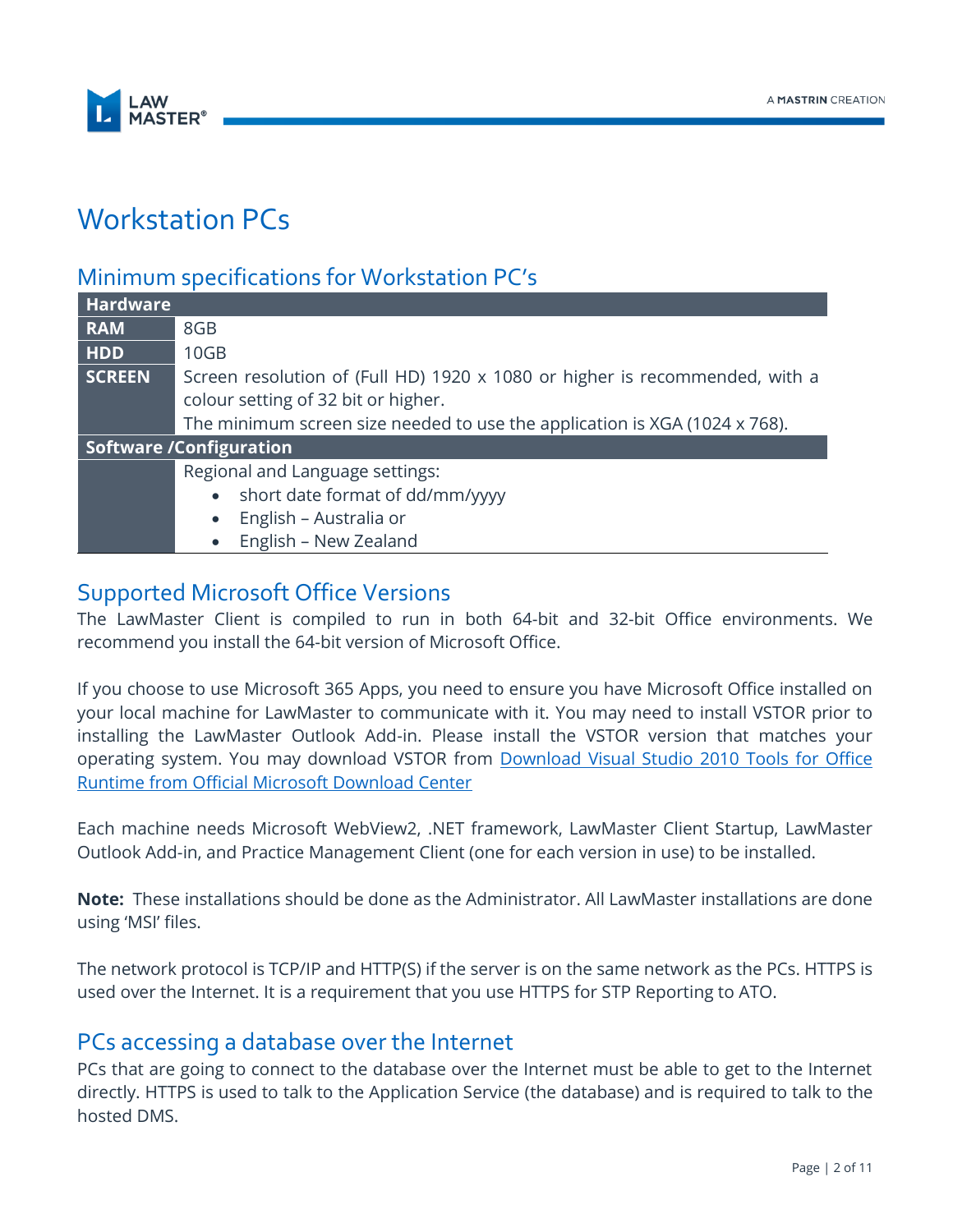

The recommended Internet Connection for sites is detailed in the table below:

| Number of U |
|-------------|
| 0-19 users  |
| 20-49 users |
| 50+ users   |

**Number of Secommended Internet Connection** 25/5 Mbps link 100/100 Mbps link Commercial grade 100/100Mbps link

The DMS service can be set up to use our hosted environment, alternatively DMS service can be set up on-site to improve performance if internet link speed is not sufficient.

# <span id="page-2-0"></span>Email

For integration with Outlook, Microsoft Exchange is required for email.

# <span id="page-2-1"></span>PDF

LawMaster supports all commonly used PDF Readers.

# <span id="page-2-2"></span>Scanners/Printers

We recommend a scanner that can OCR the documents and create PDF files, the scanner needs to place these files on the local file server. Any Windows supported printer can be used.

# <span id="page-2-3"></span>Servers

The requirements outlined in this document assume that the LawMaster elements are the only ones running and that the Operating System minimum requirements are in addition to those set out in this document.

For all scenarios a dedicated SQL Server Instance is required. Instance name must be LAWMASTER2016 (for SQL 2016) or LAWMASTER2019 (for SQL 2019). LawMaster will assign and maintain the sa password for the instance.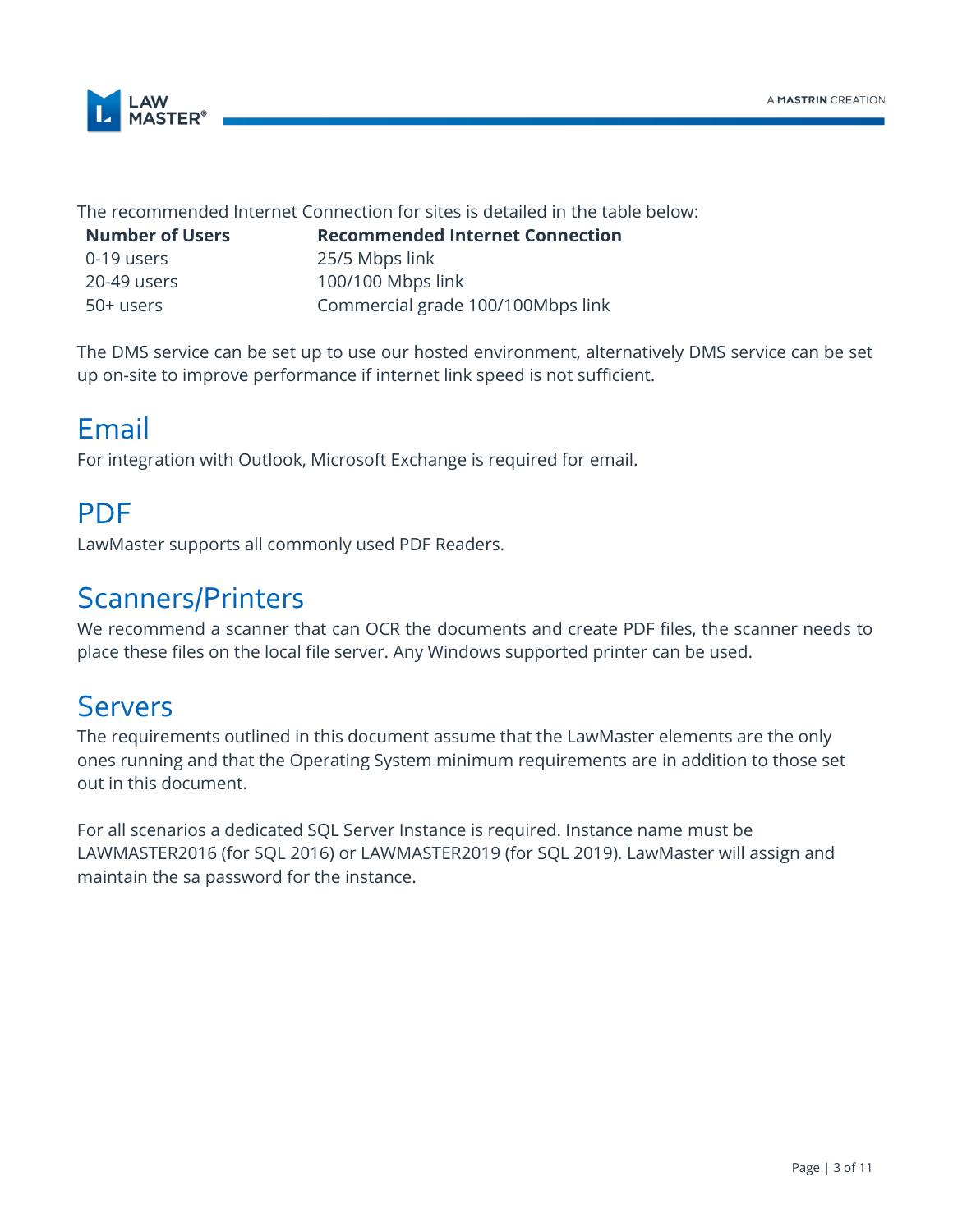

### <span id="page-3-0"></span>For a site with 20 users or fewer **SQL, Application, DMS, Web and Search**

| <b>Hardware</b> |                                                                                                                                                                                                                                                                                               |
|-----------------|-----------------------------------------------------------------------------------------------------------------------------------------------------------------------------------------------------------------------------------------------------------------------------------------------|
| <b>RAM</b>      | $8 + GB$                                                                                                                                                                                                                                                                                      |
|                 | ElasticSearch 2+GB<br>$\bullet$                                                                                                                                                                                                                                                               |
|                 | SQL 2+GB<br>$\bullet$                                                                                                                                                                                                                                                                         |
|                 | <b>DMS Service 1GB</b><br>$\bullet$                                                                                                                                                                                                                                                           |
|                 | <b>Application Service 1GB</b><br>$\bullet$                                                                                                                                                                                                                                                   |
|                 | $O/S$ 2 GB                                                                                                                                                                                                                                                                                    |
| <b>CPU</b>      | The performance of LawMaster is determined by the performance of the SQL<br>database. As a result, for sizing of your application and database server please<br>follow the recommendation shown in this article:<br>Selecting and Configuring Hardware for SQL Server 2016 Standard Edition - |
|                 | SQLPerformance.com                                                                                                                                                                                                                                                                            |
| <b>HDD</b>      | Raid configuration for the physical drives, with a battery-backed, raid cache<br>controller                                                                                                                                                                                                   |
|                 | Drive Set 1 - Operating system, .NET Framework, SQL, Database Data File, and<br>LawMaster Software (5GB) + Elasticsearch Software (2GB).                                                                                                                                                      |
|                 | Drive Set 2 - Database Log files and Backups directory (SQL performs Online                                                                                                                                                                                                                   |
|                 | backups of the database).                                                                                                                                                                                                                                                                     |
|                 | DMS Disk space required (1GB/user) (LawMaster DMS directories)                                                                                                                                                                                                                                |
|                 | Elasticsearch index usually requires 1/25 <sup>th</sup> the size of the DMS                                                                                                                                                                                                                   |
|                 | <b>Software /Configuration</b>                                                                                                                                                                                                                                                                |
|                 | .NET Framework V4.8 (or later) runtime version, IIS, Tika and LawMaster Web<br>Admin need to be installed onto this machine. You will need an IIS WebServer (it<br>is recommended that you have an HTTPS (SSL) certificate installed).<br>Note: HTTPS is required if using STP Payroll.       |
|                 | If access from the internet is required:                                                                                                                                                                                                                                                      |
|                 | The Web Server needs to be a DNS name on the Internet if access from<br>the Internet is required. (e.g., myserver.mycompany.com.au).                                                                                                                                                          |
|                 | Your firewall needs to permit traffic to this machine from the Internet<br>(Ports 443(HTTPS)).                                                                                                                                                                                                |
|                 | The suggested minimum Internet connection for the server is a 20/20Mbps link<br>or larger.                                                                                                                                                                                                    |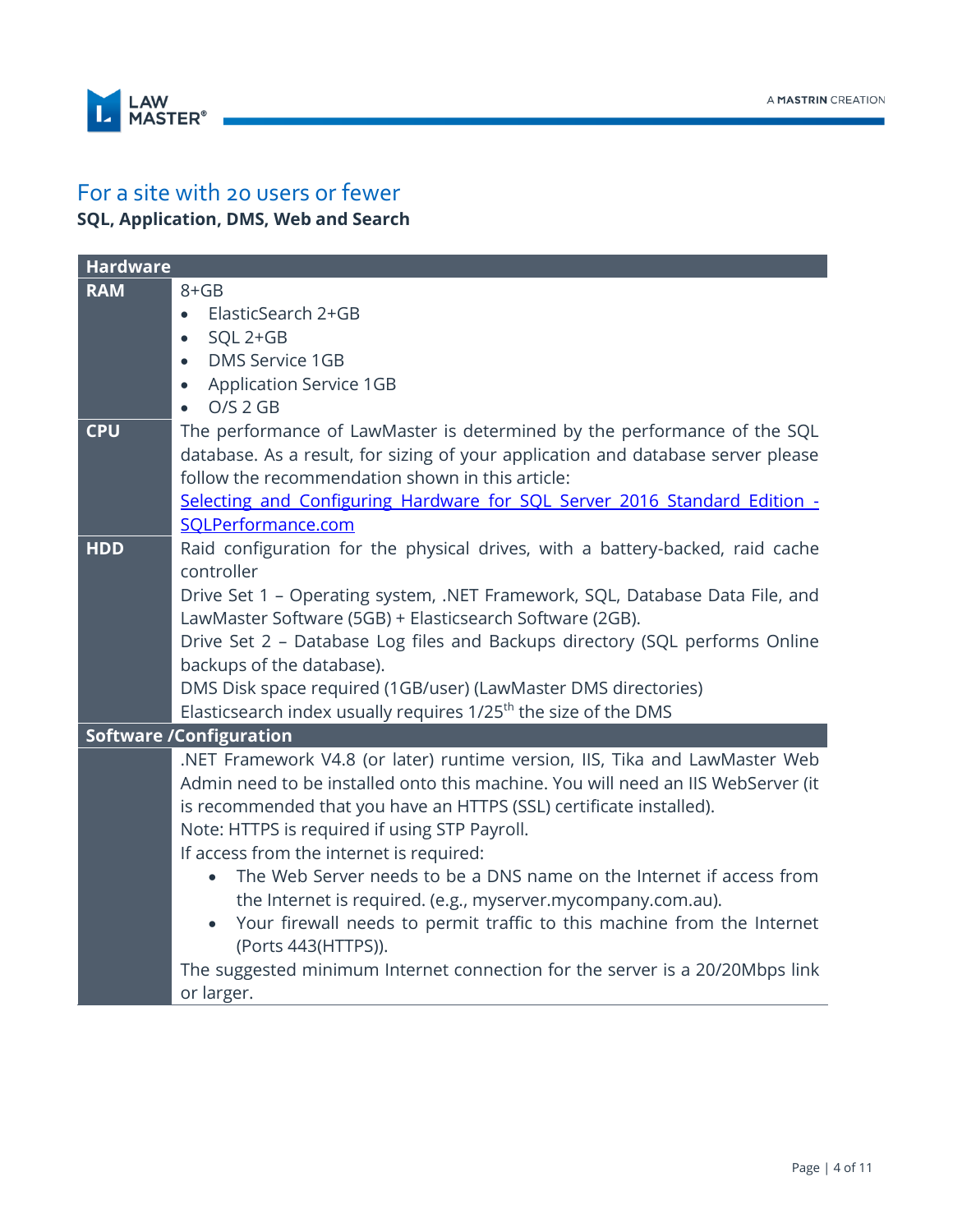

#### <span id="page-4-0"></span>For a site with 21 to 49 users **SQL, Application, DMS, Web and Search**

| <b>Hardware</b> |                                                                                                                                   |
|-----------------|-----------------------------------------------------------------------------------------------------------------------------------|
| <b>RAM</b>      | $12+GB$                                                                                                                           |
|                 | ElasticSearch 3+GB<br>$\bullet$                                                                                                   |
|                 | SQL 4+GB<br>$\bullet$                                                                                                             |
|                 | <b>DMS Service 1GB</b><br>$\bullet$                                                                                               |
|                 | <b>Application Service 1GB</b><br>$\bullet$                                                                                       |
|                 | $O/S$ 3 GB<br>$\bullet$                                                                                                           |
| <b>CPU</b>      | The performance of LawMaster is determined by the performance of the SQL                                                          |
|                 | database. As a result, for sizing of your application and database server please                                                  |
|                 | follow the recommendation shown in this article:                                                                                  |
|                 | Selecting and Configuring Hardware for SQL Server 2016 Standard Edition -                                                         |
|                 | SQLPerformance.com                                                                                                                |
| <b>HDD</b>      | Raid configuration for the physical drives, with a battery-backed, raid cache                                                     |
|                 | controller                                                                                                                        |
|                 | Drive Set 1 - Operating system, .NET Framework, SQL, and LawMaster Software                                                       |
|                 | (5GB) + Elasticsearch Software (2GB).                                                                                             |
|                 | Drive Set 2 - Database Data File, Advanced "In-Document" text searching index                                                     |
|                 | Drive Set 3 - Database Log files and Backups directory (SQL performs Online                                                       |
|                 | backups of the database). LawMaster recommends that this drive set be on a                                                        |
|                 | separate disk controller.                                                                                                         |
|                 | DMS Disk space required (1GB/user) (LawMaster DMS directories)                                                                    |
|                 | Elasticsearch index usually requires 1/25 <sup>th</sup> the size of the DMS                                                       |
|                 | <b>Software /Configuration</b>                                                                                                    |
|                 | .NET Framework V4.8 (or later) runtime version, IIS, Tika and LawMaster Web                                                       |
|                 | Admin need to be installed onto this machine. You will need an IIS WebServer (it                                                  |
|                 | is recommended that you have an HTTPS (SSL) certificate installed).                                                               |
|                 | Note: HTTPS is required if using STP Payroll.                                                                                     |
|                 | If access from the internet is required:<br>The Web Server needs to be a DNS name on the Internet if access from the<br>$\bullet$ |
|                 | Internet is required. (e.g., myserver.mycompany.com.au).                                                                          |
|                 | Your firewall needs to permit traffic to this machine from the Internet (Ports<br>$\bullet$                                       |
|                 | 443(HTTPS)).                                                                                                                      |
|                 | The suggested minimum Internet connection for the server is a 50/50Mbps link                                                      |
|                 | or larger.                                                                                                                        |
|                 |                                                                                                                                   |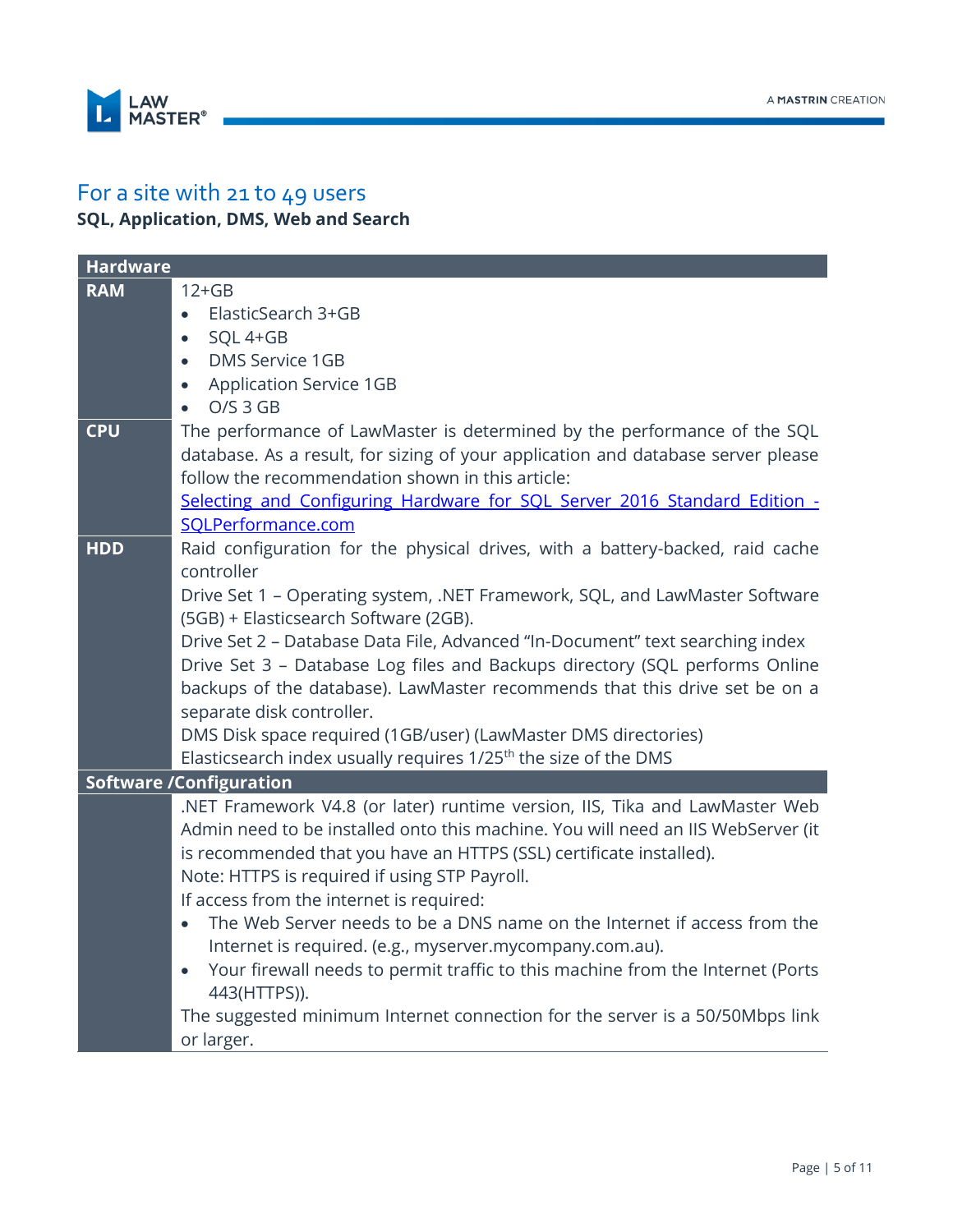

### <span id="page-5-0"></span>For a site with 50 to 99 users **Server 1: SQL, Application, Web and Search**

| <b>Hardware</b> |                                                                                                                                                                                                                                                                                                                                |
|-----------------|--------------------------------------------------------------------------------------------------------------------------------------------------------------------------------------------------------------------------------------------------------------------------------------------------------------------------------|
| <b>RAM</b>      | $16 + GB$<br>ElasticSearch 4+GB<br>$\bullet$<br>SQL 8+GB                                                                                                                                                                                                                                                                       |
|                 | $\bullet$<br><b>Application Service 1GB</b><br>$\bullet$                                                                                                                                                                                                                                                                       |
|                 | $O/S$ 3 $GB$                                                                                                                                                                                                                                                                                                                   |
| <b>CPU</b>      | The performance of LawMaster is determined by the performance of the SQL<br>database. As a result, for sizing of your application and database server please<br>follow the recommendation shown in this article:                                                                                                               |
|                 | Selecting and Configuring Hardware for SQL Server 2016 Standard Edition -<br>SQLPerformance.com                                                                                                                                                                                                                                |
| <b>HDD</b>      | Raid configuration for the physical drives, with a battery-backed, raid cache<br>controller                                                                                                                                                                                                                                    |
|                 | Drive Set 1 - Operating system, .NET Framework, SQL, and LawMaster Software<br>(5GB) + Elasticsearch Software (2GB).                                                                                                                                                                                                           |
|                 | Drive Set 2 - Database Data File, Advanced "In-Document" text searching index<br>Drive Set 3 - Database Log files and Backups directory (SQL performs Online                                                                                                                                                                   |
|                 | backups of the database). LawMaster recommends that this drive set be on a<br>separate disk controller.                                                                                                                                                                                                                        |
|                 | Elasticsearch index usually requires 1/25 <sup>th</sup> the size of the DMS                                                                                                                                                                                                                                                    |
|                 | <b>Software /Configuration</b>                                                                                                                                                                                                                                                                                                 |
|                 | .NET Framework V4.8 (or later) runtime version, IIS, and LawMaster Web Admin<br>need to be installed onto this machine. You will need an IIS WebServer (it is<br>recommended that you have an HTTPS (SSL) certificate installed).<br>Note: HTTPS is required if using STP Payroll.<br>If access from the internet is required: |
|                 | The Web Server needs to be a DNS name on the Internet if access from the<br>$\bullet$<br>Internet is required. (e.g., myserver.mycompany.com.au).                                                                                                                                                                              |
|                 | Your firewall needs to permit traffic to this machine from the Internet (Ports<br>$\bullet$<br>443(HTTPS)).                                                                                                                                                                                                                    |
|                 | The suggested Internet connection for the server is a 100/100Mbps link or larger.                                                                                                                                                                                                                                              |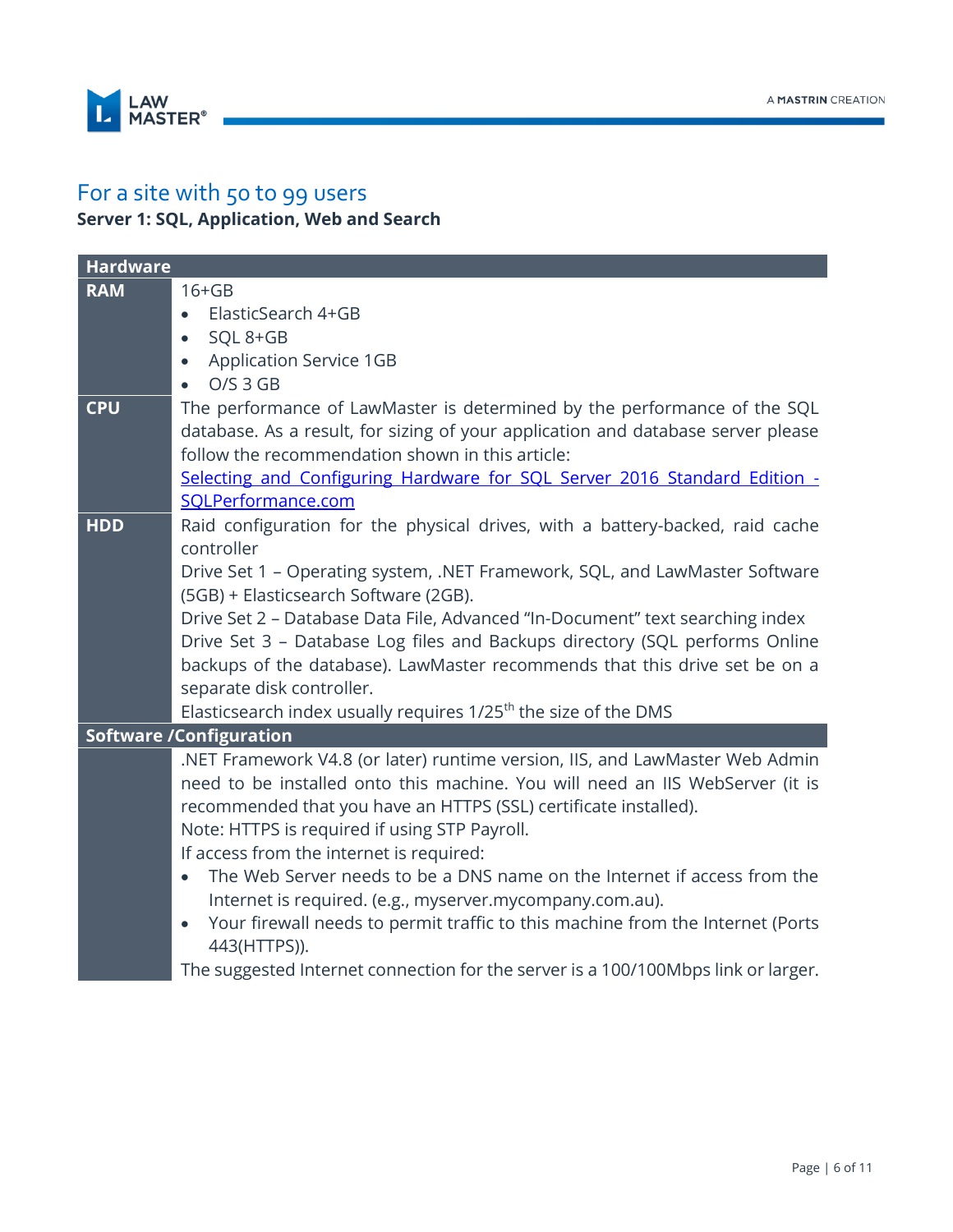

### <span id="page-6-0"></span>Server 2: DMS

| <b>Hardware</b> |                                                                                                                                                                                                                                                                                                                                                                                                                                                                                                                                                                                              |
|-----------------|----------------------------------------------------------------------------------------------------------------------------------------------------------------------------------------------------------------------------------------------------------------------------------------------------------------------------------------------------------------------------------------------------------------------------------------------------------------------------------------------------------------------------------------------------------------------------------------------|
| <b>RAM</b>      | $8 + GB$                                                                                                                                                                                                                                                                                                                                                                                                                                                                                                                                                                                     |
| <b>HDD</b>      | DMS Disk space required (1GB/user) (LawMaster DMS directories)                                                                                                                                                                                                                                                                                                                                                                                                                                                                                                                               |
|                 | <b>Software /Configuration</b>                                                                                                                                                                                                                                                                                                                                                                                                                                                                                                                                                               |
|                 | .NET Framework V4.8 (or later) runtime version, IIS, Tika and LawMaster Web<br>Admin need to be installed onto this machine. You will need an IIS WebServer (it<br>is recommended that you have an HTTPS (SSL) certificate installed).<br>Note: HTTPS is required if using STP Payroll.<br>If access from the internet is required:<br>The Web Server needs to be a DNS name on the Internet if access from the<br>$\bullet$<br>Internet is required. (e.g., myserver.mycompany.com.au).<br>• Your firewall needs to permit traffic to this machine from the Internet<br>(Ports 443(HTTPS)). |
|                 | The suggested Internet connection for the server is a 100/100Mbps link or larger.                                                                                                                                                                                                                                                                                                                                                                                                                                                                                                            |

### <span id="page-6-1"></span>For a site with 100+ users

### **Server 1: SQL, Application, Web and Search**

| <b>Hardware</b> |                                                                                                                                                                                                                                                                                                                                                                                    |
|-----------------|------------------------------------------------------------------------------------------------------------------------------------------------------------------------------------------------------------------------------------------------------------------------------------------------------------------------------------------------------------------------------------|
| <b>RAM</b>      | $32+GB$<br>ElasticSearch 7+GB<br>$\bullet$<br><b>SQL 20+GB</b><br><b>Application Service 1GB</b><br>$\bullet$<br>O/S 4 GB<br>$\bullet$                                                                                                                                                                                                                                             |
| <b>CPU</b>      | The performance of LawMaster is determined by the performance of the SQL<br>database. As a result, for sizing of your application and database server please<br>follow the recommendation shown in this article:<br>Selecting and Configuring Hardware for SQL Server 2016 Standard Edition -<br>SQLPerformance.com                                                                |
| <b>HDD</b>      | Raid configuration for the physical drives, with a battery-backed, raid cache<br>controller<br>Drive Set 1 - Operating system, .NET Framework, SQL and LawMaster Software<br>(5GB) + Elasticsearch Software (2GB).<br>Drive Set 2 - Database Data File, Advanced "In-Document" text searching index<br>Elasticsearch index usually requires 1/25 <sup>th</sup> the size of the DMS |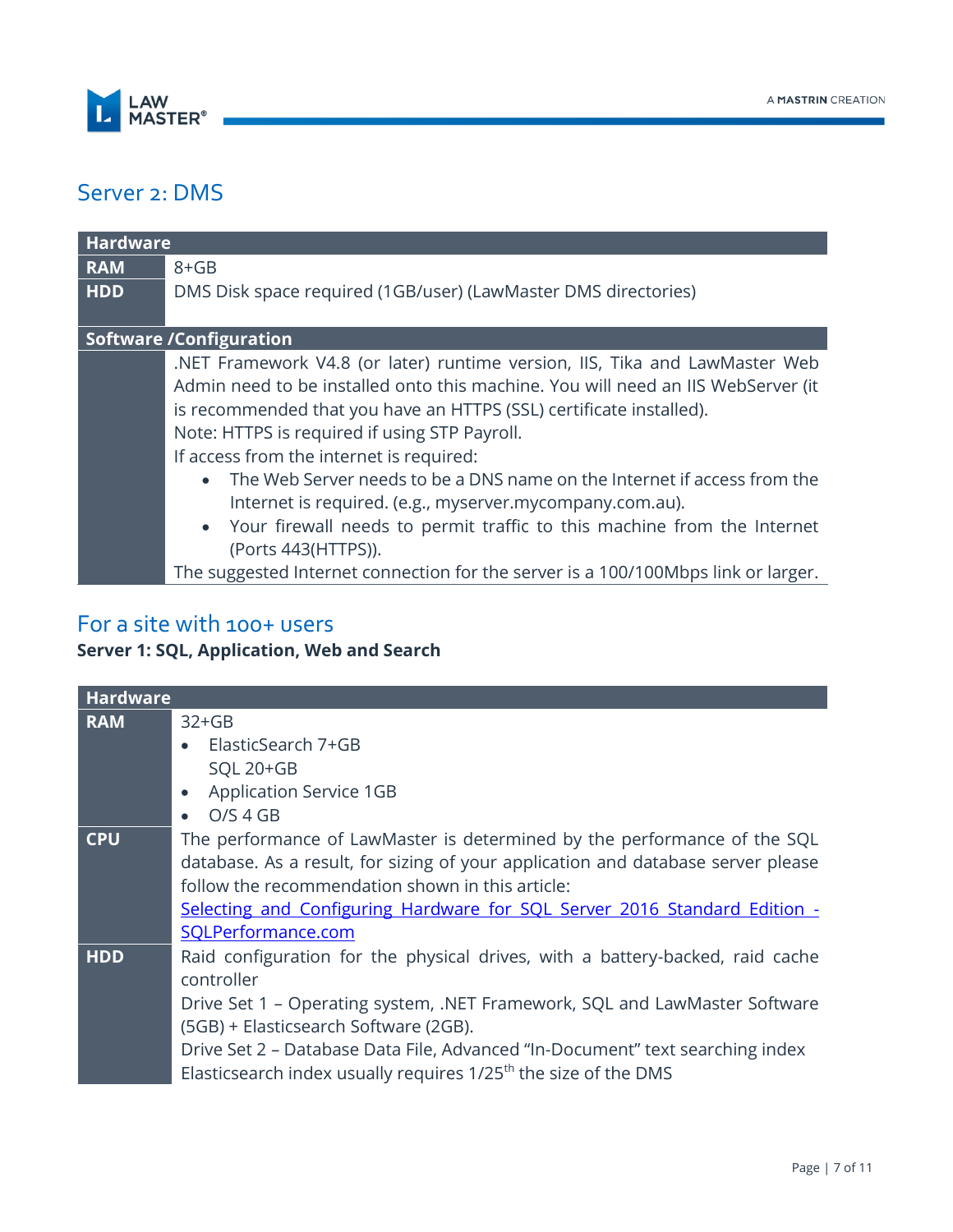

| Drive Set 3 – Database Log files and Backups directory (SQL performs Online<br>backups of the database). LawMaster recommends that this drive set be on a |
|-----------------------------------------------------------------------------------------------------------------------------------------------------------|
| separate disk controller.                                                                                                                                 |
| <b>Software /Configuration</b>                                                                                                                            |
| .NET Framework V4.8 (or later) runtime version, IIS, and LawMaster Web Admin                                                                              |
| need to be installed onto this machine. You will need an IIS WebServer (it is                                                                             |
| recommended that you have an HTTPS (SSL) certificate installed).                                                                                          |
| Note: HTTPS is required if using STP Payroll.                                                                                                             |
| If access from the internet is required:                                                                                                                  |
| The Web Server needs to be a DNS name on the Internet if access from the<br>$\bullet$                                                                     |
| Internet is required. (e.g., myserver.mycompany.com.au).                                                                                                  |
| Your firewall needs to permit traffic to this machine from the Internet (Ports<br>$\bullet$                                                               |
| 443(HTTPS)).                                                                                                                                              |
| The suggested Internet connection for the server is a 100+/100+Mbps link or                                                                               |
| larger.                                                                                                                                                   |

#### **Server 2: DMS**

| <b>Hardware</b> |                                                                                                                                                                                                                                                                                                                                                                                                                                                                                                                                                                                                                                                                            |  |  |
|-----------------|----------------------------------------------------------------------------------------------------------------------------------------------------------------------------------------------------------------------------------------------------------------------------------------------------------------------------------------------------------------------------------------------------------------------------------------------------------------------------------------------------------------------------------------------------------------------------------------------------------------------------------------------------------------------------|--|--|
| <b>RAM</b>      | $8 + GB$                                                                                                                                                                                                                                                                                                                                                                                                                                                                                                                                                                                                                                                                   |  |  |
| <b>HDD</b>      | DMS Disk space required (1GB/user) (LawMaster DMS directories)                                                                                                                                                                                                                                                                                                                                                                                                                                                                                                                                                                                                             |  |  |
|                 | <b>Software /Configuration</b>                                                                                                                                                                                                                                                                                                                                                                                                                                                                                                                                                                                                                                             |  |  |
|                 | .NET Framework V4.8 (or later) runtime version, IIS, Tika, and LawMaster Web<br>Admin need to be installed onto this machine. You will need an IIS WebServer (it<br>is recommended that you have an HTTPS (SSL) certificate installed).<br>Note: HTTPS is required if using STP Payroll.<br>If access from the internet is required:<br>The Web Server needs to be a DNS name on the Internet if access from the<br>Internet is required. (e.g., myserver.mycompany.com.au).<br>• Your firewall needs to permit traffic to this machine from the Internet<br>(Ports 443(HTTPS)).<br>The suggested Internet connection for the server is a 100+/100+Mbps link or<br>larger. |  |  |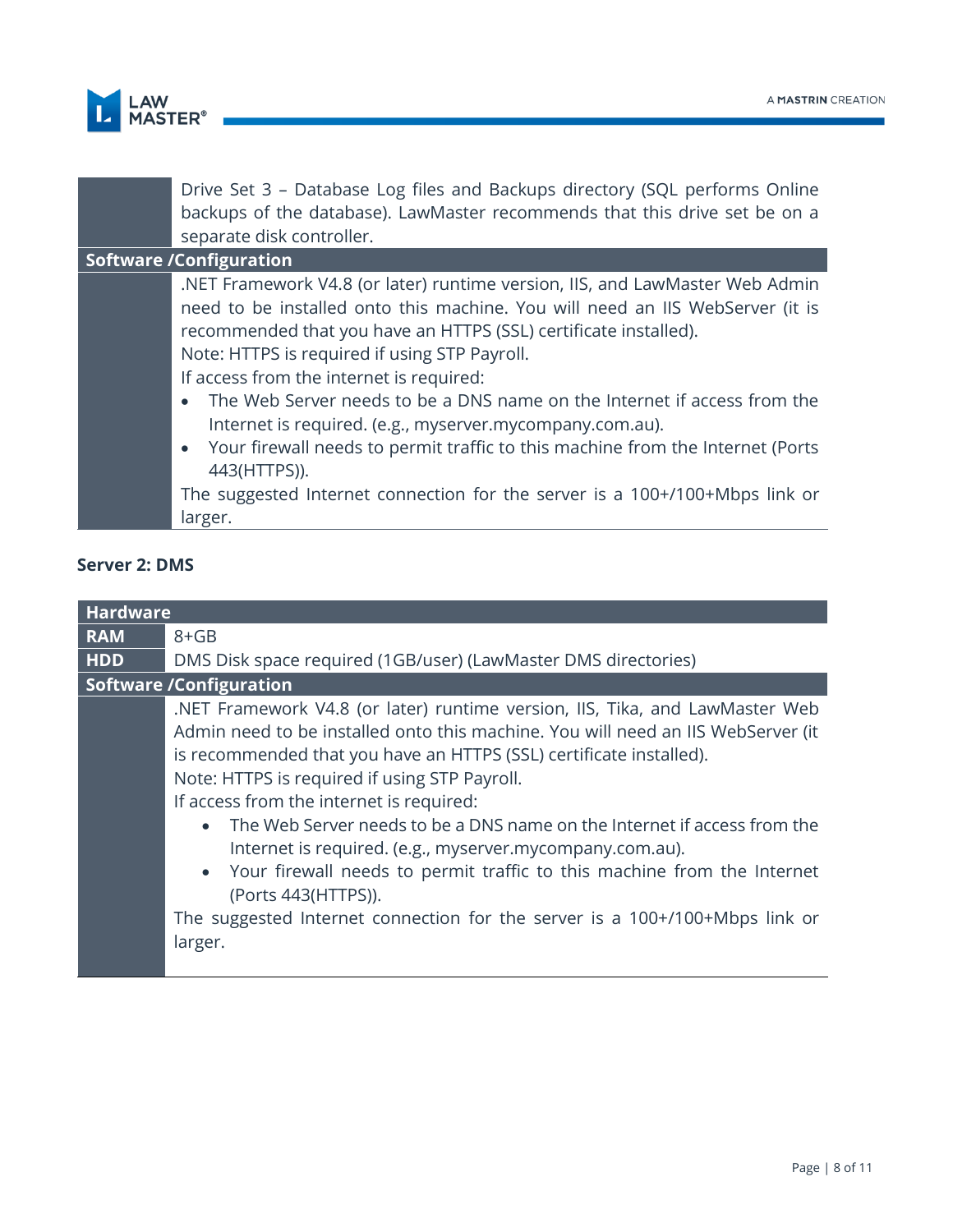

# <span id="page-8-0"></span>Operating system requirements & supported platforms

#### <span id="page-8-1"></span>Introducing New Microsoft Products

LawMaster aims to commence support for the latest versions of Microsoft tools and systems used with our product 12 months after Microsoft commences "Mainstream Support". We note that if the latest version of Windows 10 or Windows 11 on the General Availability Channel or Microsoft 365 Apps on the Semi-Annual Enterprise Channel is available within two months of the subsequent LawMaster release we will have the opportunity to test against this version.<sup>1</sup> The time lag after the new product support commences depends on the scale of impact of the changes in Microsoft's product on LawMaster. We are continuously reviewing the support periods for the Microsoft product range that fall under the Modern Lifecycle Policy therefore these periods may be subject to change with each new release. We suggest you maintain products under these policies at the version we have tested against as we cannot guarantee compatibility with future versions.

#### <span id="page-8-2"></span>Phasing out Older Microsoft Versions

Conversely, when a Microsoft product or service moves out of "Mainstream Support", as defined by Microsoft's product life cycle, we will no longer support these versions for future releases.

Earlier versions of LawMaster running on older Microsoft products are supported whilst the LawMaster version remains supported, but because of Microsoft's "Extended Support Phase" only providing paid support, additional costs might be incurred if Microsoft support becomes necessary.

The following table provides a summary of our support by Microsoft product. Where a LawMaster Version Name is noted, support ends on release of that Version. Where the end date for mainstream support is beyond our current version plans, an estimate of the likely date of release is included.

#### **IMPORTANT NOTE:**

❖ **LawMaster versions from 10.14 onward must install .NET 4.8 or later on the server and .NET 4.8 (runtime) or later on the client systems.**

 $1$  Currently, if a Microsoft Version is released, for example, in February and the Next LawMaster Version will be released in July, testing will not be completed against the February version until at the earliest May when regression testing commences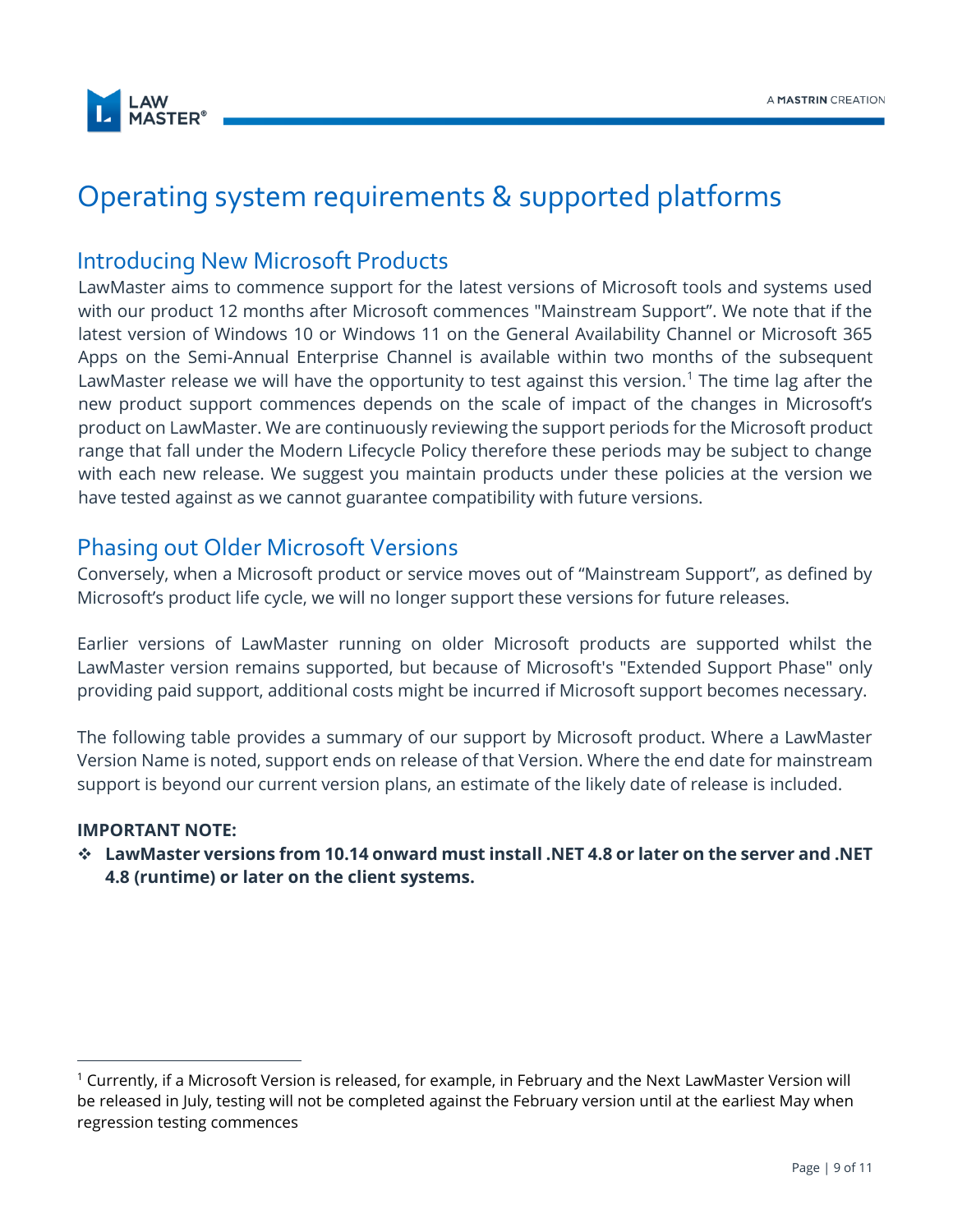

### <span id="page-9-0"></span>Microsoft Product Support - Cuba Release

| <b>Microsoft Product</b>        | <b>Mainstream</b><br><b>Microsoft</b><br><b>Support End</b> | <b>LawMaster Support Ends</b><br>(by Version Name or Date) |
|---------------------------------|-------------------------------------------------------------|------------------------------------------------------------|
| <b>Windows Server</b>           |                                                             |                                                            |
| LTSC (not SAC)                  |                                                             |                                                            |
| Non IOT Editions                |                                                             |                                                            |
| 2016 Server                     | 11/01/2022                                                  | April 2022                                                 |
| 2019 Server                     | 09/01/2024                                                  | April 2024                                                 |
| <b>Microsoft SQL Server</b>     |                                                             |                                                            |
| Standard or Enterprise Edition  |                                                             |                                                            |
| <b>GDR Updates</b>              |                                                             |                                                            |
| 2016 SP3                        | 14/7/2026                                                   | November 2026                                              |
| 2017                            | 11/10/2022                                                  | November 2022                                              |
| 2019                            | 14/01/2025                                                  | April 2025                                                 |
|                                 |                                                             |                                                            |
| <b>Windows Desktop</b>          |                                                             |                                                            |
| Pro or above                    |                                                             |                                                            |
| 64-bit<br>$\bullet$             |                                                             |                                                            |
| General Availability Channel or |                                                             |                                                            |
| Semi-Annual Channel             |                                                             |                                                            |
| <b>Windows 10</b>               | 10/05/2022                                                  | June 2022                                                  |
| Version 20H2                    |                                                             |                                                            |
| <b>Windows 10</b>               | 13/12/2022                                                  | January 2023                                               |
| Version 21H1                    |                                                             |                                                            |
| <b>Windows 10</b>               | 13/06/2023                                                  | <b>July 2023</b>                                           |
| Version 21H2                    |                                                             |                                                            |
| <b>Windows 11</b>               | 10/10/2023                                                  | November 2023                                              |
| Version 21H2                    |                                                             |                                                            |
|                                 |                                                             |                                                            |
| <b>Office Installations</b>     |                                                             |                                                            |
| 32-bit / 64-bit                 |                                                             |                                                            |
| Installed on PC                 |                                                             |                                                            |
| Semi-Annual Enterprise          |                                                             |                                                            |
| Channel for MS 365 Apps         |                                                             |                                                            |
| Office 2019                     | 10/10/2023                                                  | November 2023                                              |
| Office 2021                     | 13/10/2026                                                  | November 2026                                              |
| <b>Microsoft 365 Apps</b>       | 13/09/2022                                                  | October 2022                                               |
| Version 2102                    |                                                             |                                                            |
| <b>Microsoft 365 Apps</b>       | 14/03/2023                                                  | April 2023                                                 |
| Version 2108                    |                                                             |                                                            |